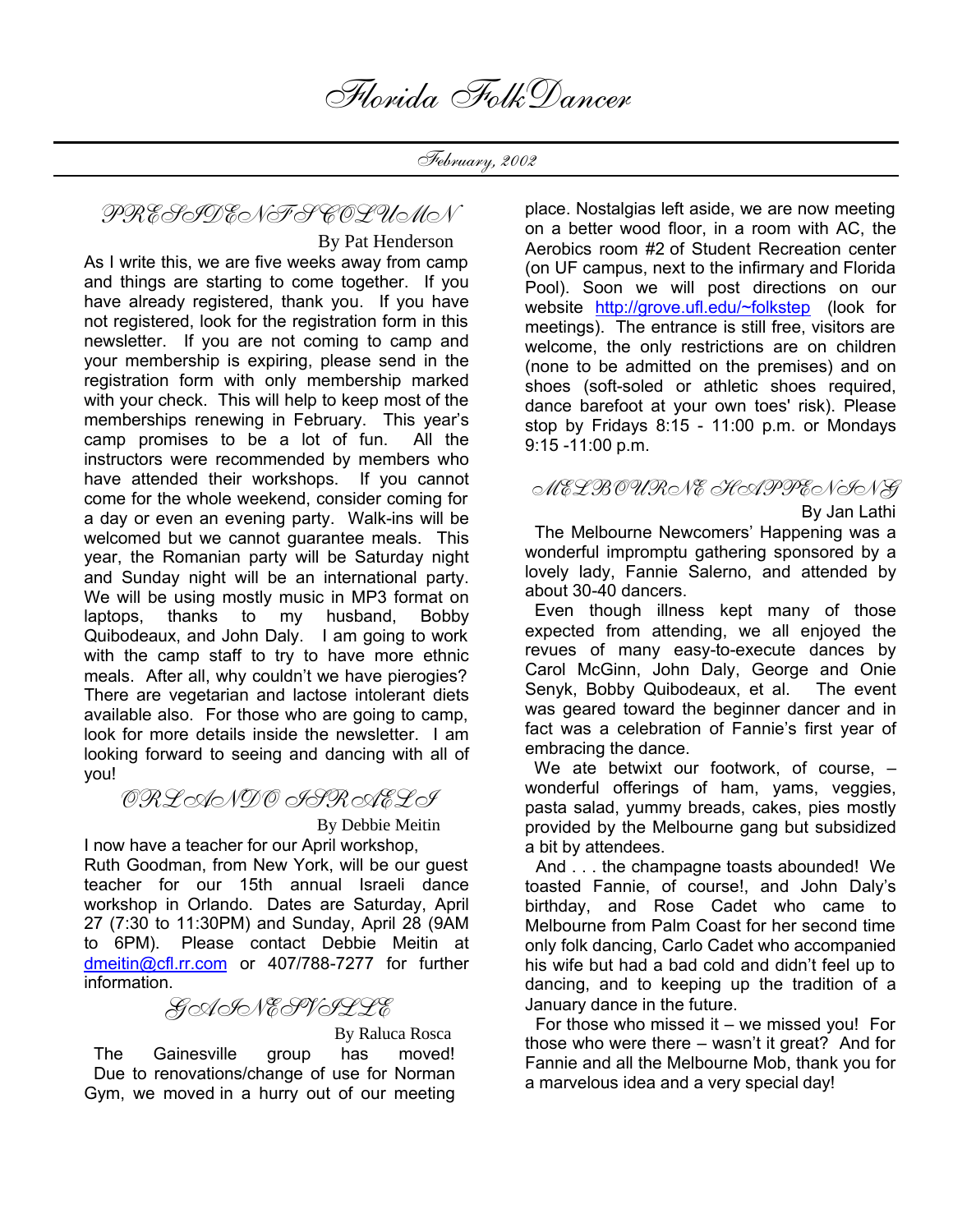**We're so sorry. . .** Members of the Florida Folk Dance Council offer our condolences to John and Barbara Daly for the recent death of her brother.

## ORLANDO INTERNATIONAL FOLK DANCE CLUB

By: Pat Henderson

Our club managed to dance through the holidays since Wednesday did not fall on an "eve" or a "day." Past news includes the attendance of many of our dancers at a 75th birthday party for Ellie Hall given for her by her son on December 1. All her children grandchildren, and greatgrandchildren attended to make this a special family reunion for Ellie. Pearl and Jerry Roth from Jacksonville visited our group during the holidays. We also had visitors from Toronto and Maryland. Many of us saw Kelly Fagan as Maria in The Sound of Music in Eustis. She was absolutely fantastic in the role. Kelly is now playing in Dandelion Wine in Mt. Dora. A few of our members attended the performance by the Tammies in Crescent City on January 5. I heard that they were excellent as usual. I was planning to go but I became ill and could not make it. A few of us also attended the dance party in Melbourne on January 12. Thanks to Fannie and the others in Melbourne for a great dance day!

**ROMANIA**, part 2; by Carol McGinn and Raluca Rosca (words in italics are Romanian words). Corrections for Part 1 have been prepared and will be available at camp and in the March issue. [reference the bibliography in part 1, Jan. 02 issue]; **Additional bibliography**: 1) Dances of Rumania, Miron and Carola Grindea, Crown Publishers New York, 1952 (has color plates with costumes, history of dances and also notes and dance description for the most common Romanian dances)

2) My absolute favorites on web--the site of Eliznik - two English dance-lovers Romanian women costumes (turn to see back and front) http://members.aol.com/romaniaportul/index.htm notes about Romanian dance

http://members.aol.com/RomaniaDance/index.htm

3) Description of Romanian dances and additional resources on pp 257-269 of the excellent cultures and styling in folk dance, Longden, Sanna H and Phyllis S. Weikart, High Scope Press, 1998

4) *Romanian Traditional Dance*, Giurchescu, Anca and Frances (Sunni) Bloland , Wildflower Press, Mill Valley, CA, 1995 (not quite as entertaining to read as 'May it fill your soul' by Timothy Rice is for Bulgarian dance, but has plenty of photographs and good classification of the types of dances and their evolution) 5) the booklet of the CD world Library of Folk and Primitive music the Allan Lomax collection) - vol xvii Romania, Rounder 11661-1759-2, 2001 6) the booklet of the CD World Network vol 41 Wild Sounds from Transylvania, Walachia and Moldavia, WDR 28 300, 1997

7) A general site about Romania, in a very attractive design Romsa (Discover Romania) http://students.missouri.edu/~romsa/romania/ind ex.html

8) *Taste of Romania*, Klepper, Nicolae, Hippocrene Books, Inc, New York, ISBN 0-7818-0523-6

**HISTORY**: The area was successively settled/invaded by Greeks, Romans, Goths, Huns, Tartars, Bulgars, Magyars/Hungarians, Germans, Turks, Poles, Austrians and Russians. The DACIANS/original settlers were a Thracian tribe from the Eastern Balkans. Transylvania was the center of the Dacien Kingdom until the Romans conquered it. After two bloody wars, 101-102 and 105-106 Common Era, Rome occupied all but the north of the Dacian Kingdom. The story of the war can be still seen today on the bas-relief of Trajan's Column, in Rome, Italy. Dacia was a Roman province from 106 to 271 C.E. After the Roman army and administration withdrew, many Romans stayed. The country was said to be the most "Romanized" of all the Roman colonies and life continued on the actual territory of Romania throughout the times of the Barbarian invasions.

 In the Middle Ages, princes ruled various areas. From the 16th to the 19th centuries, the Turks 'protected' the two Southern Romanian states 'in exchange' for taxes in money and products; however even in this period Romanians kept their Christian religion and their common law. In 1601 Moldavia, Wallachia and Transylvania united briefly under the rule of Michael the Brave, but his assassination ended this union. It would be another two centuries before Wallachia and Moldavia united in 1859, to become the Romanian Principates in 1861. The Principates became totally independent from Turkey in 1878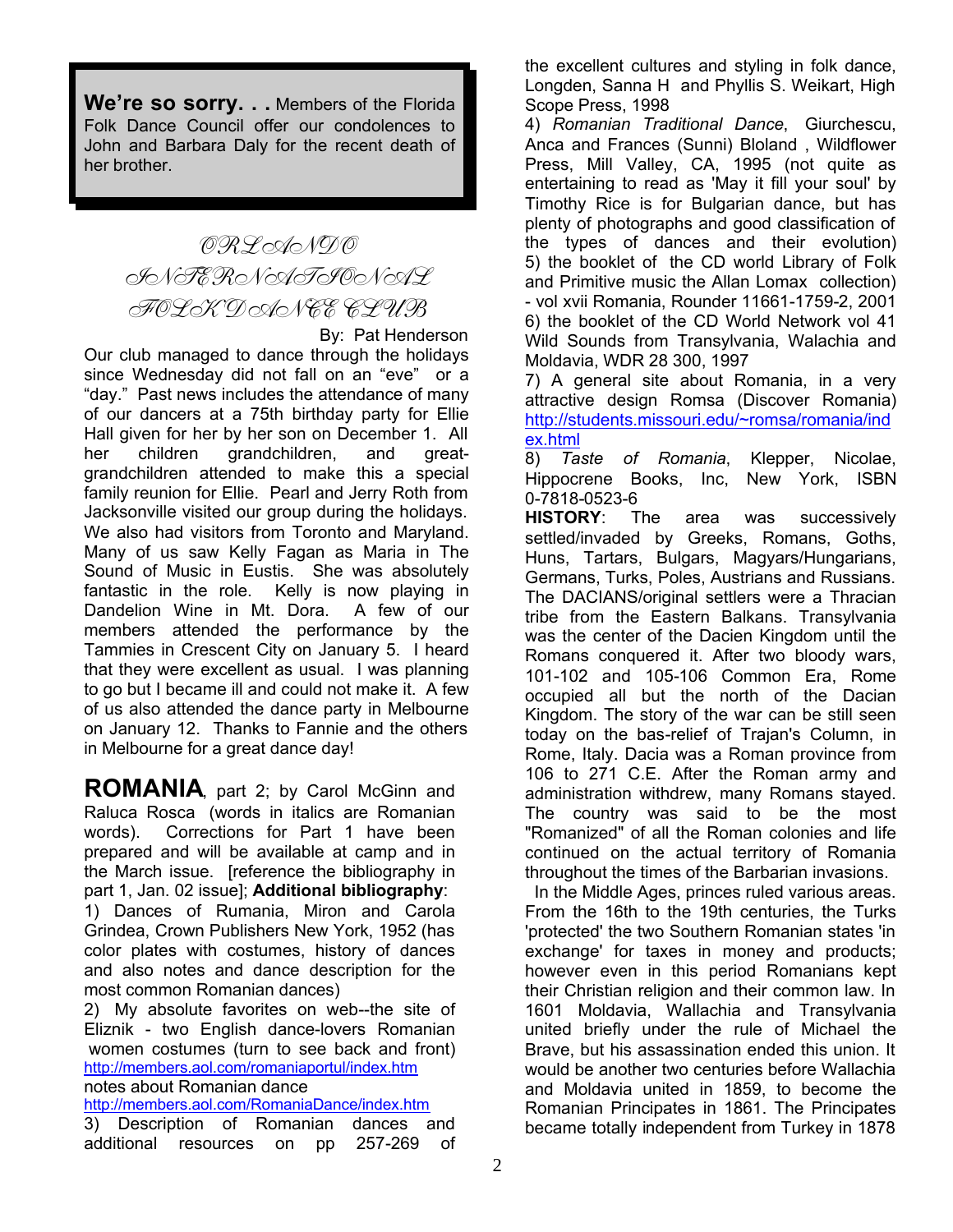as a result of their participation on the Russian side of the Russian-Turk war of 1877-1878.

 Transylvania, the county 'over the forests', had a similarly windy history, being along the years an independent principate, a Hungarian province, a Turkish satellite, an Austrian province and, from the beginning of the Austrian-Hungarian Empire (A-H) in 1867, a Hungarian ruled province. To this history Transylvania owes its mix of population, most of Romania's Hungarian and German minorities being settled in it. A Romanian movement for recognition of Romanians rights and self-government of Transylvania in the Austrian then A -H Empire was active since the end of 18th century. The movement was successful in December 1918 when, following A-H empire disintegration, the popular meeting of Alba-Iulia votes for union of Transylvania with Romania. For very documented information on December 1st, now the National Day of Romania, one can check the English site of the Institute for Cultural Memory of Bucharest

(http://cimec.ro/Istorie/Unire/index\_eng.htm).

Hungary annexed Transylvania in 1940, but again it was returned to Romania after WW II.

 Bessarabia became part of the historic region of Moldova in the 15th century. Between WWI and WW II Bessarabia declared its independence and united with Romania. The USSR annexed Bessarabia in 1940. Romania claimed it in 1941 and kept it until 1944 when the USSR again took over and made it a Soviet Republic. After the collapse of the USSR, the Republic of Moldavia declared independence in 1991.

 Russian influence in Romania started in 1829 when, following Czarist armies, Russian noblemen took power. In 1859 Prince Alexander John Cuza was elected as ruler by both principates of Wallachia and Moldavia. He was forced to resign in 1866 by the Romanian elite who opposed his concern for peasants and his lack of concern with foreign-owned church land property. A German prince Karl of Hohenzollern was made leader next, as he was judged to be of good character and education, related to the royal families of the day and less likely to be partial to one or another of the local interest groups. Romania became a kingdom in 1881 when Karl latinized his name and became King Carol I. He ruled until his death in 1914.

 Carol's long rule is remembered for a development of modern Western institutions and industry in Romania, and for an increase of international recognition of the Romanian state. It is also remembered for the bloody reprimand of the 1907 revolt, when the confrontation between the army and the peasants protesting violently their continued impoverishment ended up with 10 000 deaths.

 In 1914 Archduke Francis Ferdinand, heir to the Austrian throne, was assassinated by a Serb nationalist. The Balkan countries split between fighting for the Central Powers (Germany and Austria-Hungary) and the Entente (Great Britain, France and Russia). Bulgaria joined the Central Powers in hopes of acquiring Macedonia. After 2 years of neutrality, Romania joined the Entente in hopes of acquiring Transylvania, then part of Hungary. Greece joined the Entente in hopes of acquiring western Turkey. Most boundaries did not change in the peace of 1919-208. Greece did acquire western Thrace from Bulgaria. After WWI the Austro-Hungarian (A-H) Empire was dismantled. Yugoslavia was formed from Serbia, Montenegro and most of the South Slavs in the Hapsburg Empire. Romania was almost doubled when it reacquired Transylvania, part of Banat and Bucovina (with large Romanian populations) from the A-H Empire and Bessarabia from Russia.

 In the Balkans between the world wars monarchists fought republicans, peasants fought bourgeois, the military fought civilian leaders. Dictators arose in Yugoslavia in 1929, in Albania in 1925, in Bulgaria in 1934, in Greece in 1936, and in Romania in 1938. Changes in borders did not solve any of the old ethnic problems that had vexed the A-H Empire before 1914. In Romania, Magyar, German, Jewish, Polish, Ukrainian, Bulgarian and Turko-Tartar minorities accounted for about 29% of the total population. This was quite ordinary for that time and region, as in 1930, from about 94 million people living in East Central Europe, 26% were members of minority groups. Romanians counted as minorities in Yugoslavia, Hungary and Bulgaria.

 In WW II Romania and Bulgaria joined the Germans. Bulgaria still hoped to acquire Macedonia. In 1941, Romania had to choose between the devil and the Black Sea, that is to ally itself with Soviet Russia, loose any claim on Bessarabia and have war on 3/4 of the borders, or ally itself with the Axis powers (Germany-Hungary-Italy) and have Bessarabia back and maybe some bargaining chips for Transylvania. Romania switched sides in 1944 and regained Transylvania with the aid of Russia, which occupied Romania in 1944. Soviet Army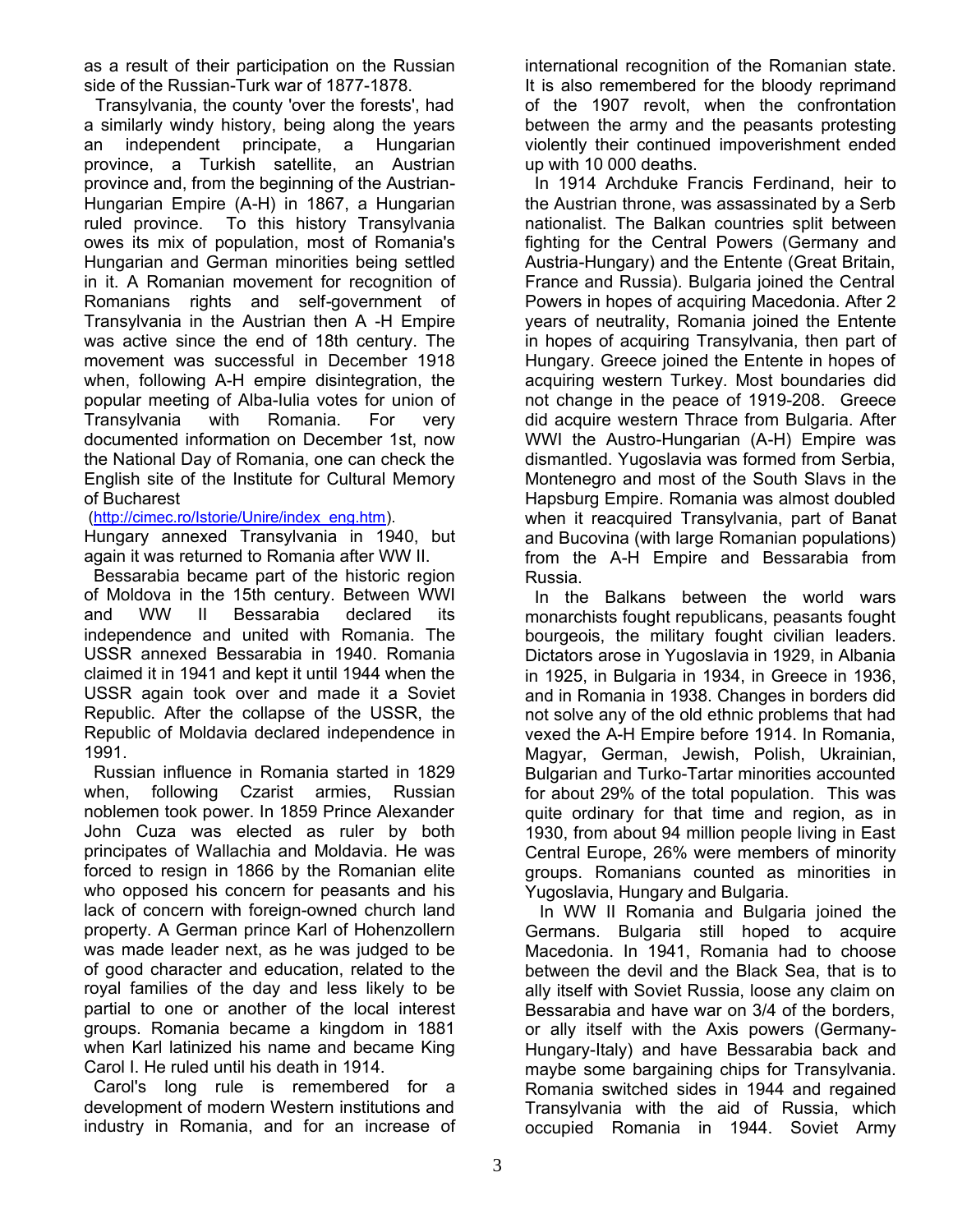retreated from Romanian territory in 1962 , and that gave Romania a degree of independence in external politics that most Eastern Europe didn't have.

 After WW II Communists governments took power in every Balkan country except Greece. Some countries embraced Communism, but Moscow dictated the government to Bulgaria and Romania without popular support. [We can safely assume that the Sovieto-Anglo-American discussions of Yalta and Malta have something to do with this turn of events, as well as with a Communist government not being elected in post-war France or Italy.] Life changed from agrarian to a more industrialized base under the Soviets. Prior to communism Romania was the breadbasket of Eastern Europe. Under communism, Romanians lived the paradoxical situation of suffering food shortages while selling agricultural products to Western Europe in an effort, praised by FMI, to pay the country's external debt.

 Romania was controlled by Gheorghe Gheorghiu-Dej from 1961-1965, and by Nicolae Ceausescu from 1965-1989, when after a popular uprising and a summary judgement he was executed. Since1990, Romania has been a bi-cameral parliamentary republic. Romania's president and the members of the Chamber of Deputies and Senate are elected every four years. The ethnic minorities organizations too small to elect a representative as a political are nevertheless represented by a member each in the Parliament.

 FOLK ART varies from region to region, with pre-Christian motifs as 'the tree of life' and 'the sun' still in circulation all over Romania. Traditional houses are decorated with carvings on the support beams or on the gates. In Oltenia (of Rustemul fame), rugs are decorated both with geometrical patterns and with stylized birds, animals and flowers. Traditional crafts are still alive and well in Northern Moldavia and Maramures.

**COSTUMES/CLOTHING**: You know most Romanians, especially city dwellers, wear Western clothes today. "In the Old Days" each region had unique traditional clothes, which we westerners call "costumes." These costumes used beads, spangles, metal and silk threads with geometric patterns and lots of embroidery, influenced by Ottoman Turks who dominated the area for so long. Early materials used were flax, hemp, wool and leather. Big changes in color and patterns occurred when cotton was

introduced. The introduction of Silkworms in the SE region led to incredibly thin silk material for veils, scarves and fine embroidery.

Red is popular in the north. Basic colors are red, black, dark brown, blue, yellow and specific shades of green and violet. In farming areas brighter colors are favored. In mountainous area darker colors are favored, and white is used all over the country. Older people of each area prefer darker colors. [In the region of Padureni, Hunedoara county, the traditional skirts have black and red stripes, with the proportion of black to red stripes growing with owner's age.] Married women wear a scarf called a *naframa*. Unmarried girls usually wear their hair plaited.

OLTENIA & TRANSYLVANIA have a unique double apron. Two aprons are worn, one in front, one in back, over a white linen or cotton long smock (or a skirt and blouse). Usually the aprons have horizontal stripes of red, dark blue and white, or geometric designs in yellow and white on a dark background.

BANAT - The double apron is worn, but the back one is smaller, called an *opreg*, worn over a smock/dress with long fringes of colored wool which hangs to the hem. Women's blouses have full sleeves and cuffs, round neck, but no collar. Bands of embroidery run down the front, around the neck and cuffs, down the sleeves and on the upper part of sleeves. The long gauzy head scarf (*marama*) is often knee length. It is now made of fine cotton or silk. The way it is wrapped tells the age and marital status of a woman. Married women wear the *marama* covering the head, crossed under the chin, and one or both ends dangle down the back. Young girls wear it away from the face and draped down the back.

 For pictures of real costumes completed with the identification of their region of provenience, take a look at

#### http://members.aol.com/romaniaportul/index.htm

MEN wore decorated sheepskin jackets in winter. White stockings were worn with leather sandals (*opinci*), though western style shoes are mostly worn by men. In the south, east and north, men wore white trousers tucked into black boots. A white shirt with long sleeves was worn over trousers with a broad leather belt, or bright woven sash. The shirt was tucked inside the pants in some areas. Tight fitting pants are worn with a tucked in shirt and were decorated with black or blue braid, a reminder of the Ottoman Turks. Shirts were embroidered on the edges of sleeves, hems, upper sleeves, shoulders, collar and shirt front. Sometimes the shirt hem and cuff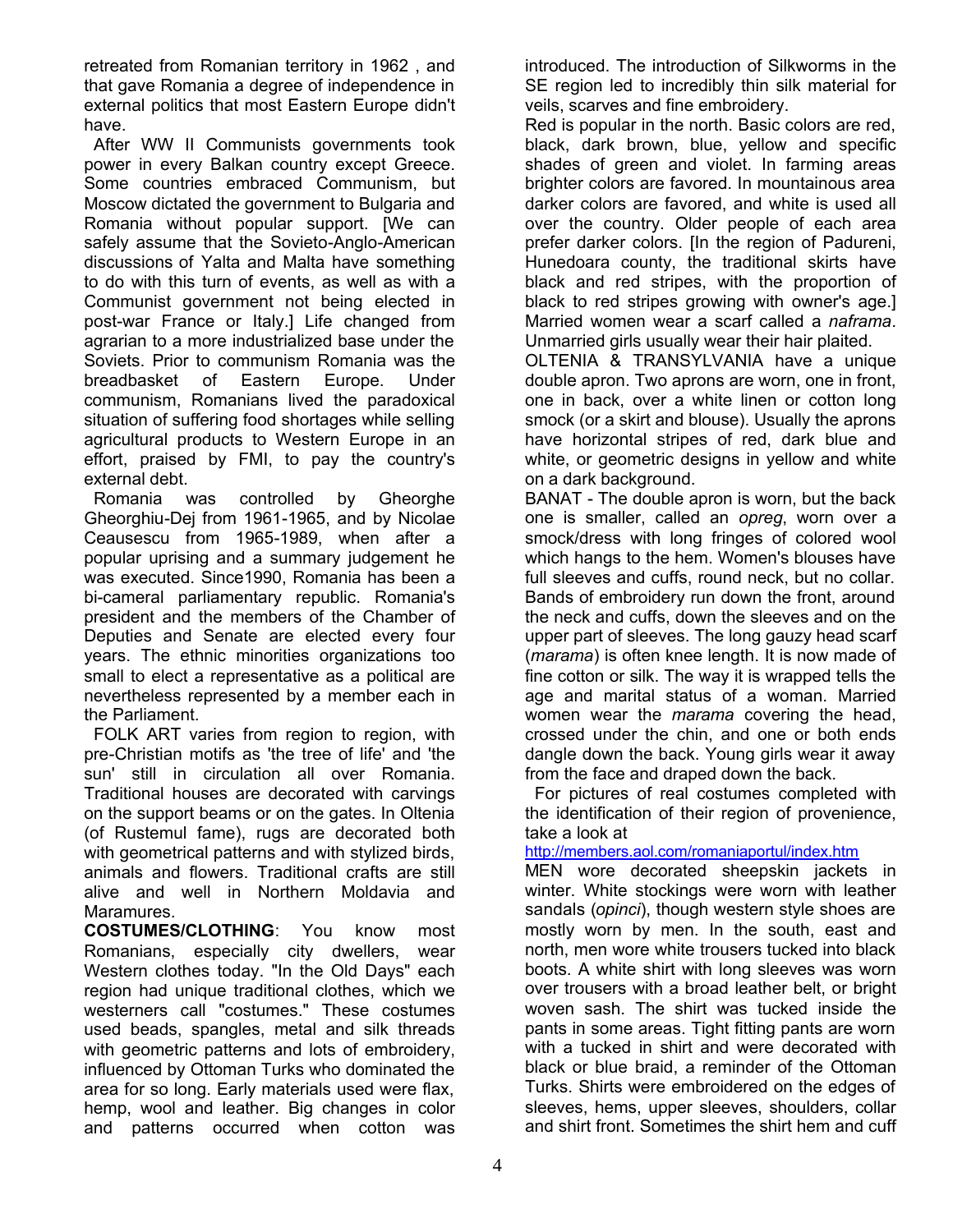were trimmed with small bands of lace. Colors and design vary by region. Men wore round felt or straw hats with braid and a feather on the side, or a black sheepskin hat which is worn all over the Balkans. Often a wide leather belt with studs was worn. Shepherds in the cold mountains wore a thick rectangular cloak, similar to a rug, with a hood made by stitching one corner together. Decorated trousers show a Hungarian influence.

#### **VOCABULARY:**

Clues for pronunciation - read each letter individually; say "a" in buna as the "a" in map; say "t" in dimineata, multumesc, and scuzati-ma as "tz".

good morning *buna dimineata*

good evening *buna seara* (sounds similar to Italian)

please *va rog*

thank you *multumesc*

excuse me *scuzati-ma*

yes *da* (similar to Russian)

no *nu*

good bye *la revedere* (sounds similar to Italian) FOOD:

plenty of vegetables with potatoes and cabbage on the essentials list, cheeses, meat (pork is a favorite, turkey is a delicacy), fish, stew, *mamaliga* [yellow cornmeal mush, sort of a national dish and close relative to the Italian polenta], *mititei* (skinless spicy sausage), *sarmale* (spicy meat and rice in vine or cabbage leaves), *clatite* (dessert-type pancake with jam or cheese), Moldavian *pirjoale* (meat coquettes), Middle Eastern pastries like baklava and cataif. Romania produces red and white wines and *Tzuica* (fiery plum brandy) and palinka (brandy). [I remember Sunni Bloland telling about Slibovitza, a potent plum wine responsible for some new dance creations.] Vodka and Turkish coffee are also drunk and so is mineral or spring water, of which Romania has plenty. MAMALIGA [in fact this is a cheese-mamaligacasserole, see below the recipes for the basic mamaliga] 2 cups Corn Meal

1/2 pound Hoop Cheese (slightly salted)

1 pint Sour Cream

2 ounces Butter (melted)

Boil 4 cups of water, slightly salted. Put the corn meal into a saucepan and gradually pour the boiling water into it as you stir. Cook over low flame for 7 minutes, stirring constantly. Add

butter to the corn meal. Butter a casserole dish and put a layer of corn meal on the bottom of it. Gently put a layer of hoop cheese over the meal. Spread a layer of sour cream over the cheese. Alternate with the remainder of the meal, cheese, and sour cream until you have used it all. Bake at 375 degrees for 20 minutes. Serve as a light meal.

From Favorite Recipes of MAMA WEISS, by Mamma Weiss, page 20, printed by Wolfer Printing Co., Los Angeles, CA, 1953. Mrs. Weiss grew up in Budapest and Vienna, so this may be the Hungarian version. She also calls it Rakott Puliszka. I don't know what "Hoop" Cheese is, but another recipe says "Dry Cottage Cheese" can be substituted for it [Raluca says that 'Hoop Cheese' stays for 'brinza de burduf' ---well drained white cheese, ground and mixed with salt then let to stand in a 'burduf' - a small wooden barrel].

#### **Florida Mamaliga** (serves 4 low-appetite dancers)

3 cups water

1 cup yellow corn meal

(if you use yellow corn grits, prepare them as indicated on the package, but using 7/8 of the water quantity)

 In a heavy pot or a kettle, boil the water slightly salted on high. When water boils, add the corn meal 'like the rain falls' while stirring continuously with a wisk or a wooden spoon. When the mix starts boiling again, reduce the fire to medium. Boil for another 3-5 minutes, stirring from time to time. Turn off the fire and turn the content of the pot on a plate. You should get an almost solid product 'mamaliga yellow like the sun'.

 You can substitute warm mamaliga for bread with sauerkraut and polska kielbasa. Or you can mix it with any combination of the following : cream cheese, cottage cheese, Monterey Jack, ricotta, provolone, white fresh cheese (cheso blanco). Or you can eat it in one hundred other ways. And if your mamaliga is not quite the one described in 'A taste of Romania' don't worry, there are as many ways of making mamaliga as Romanian households.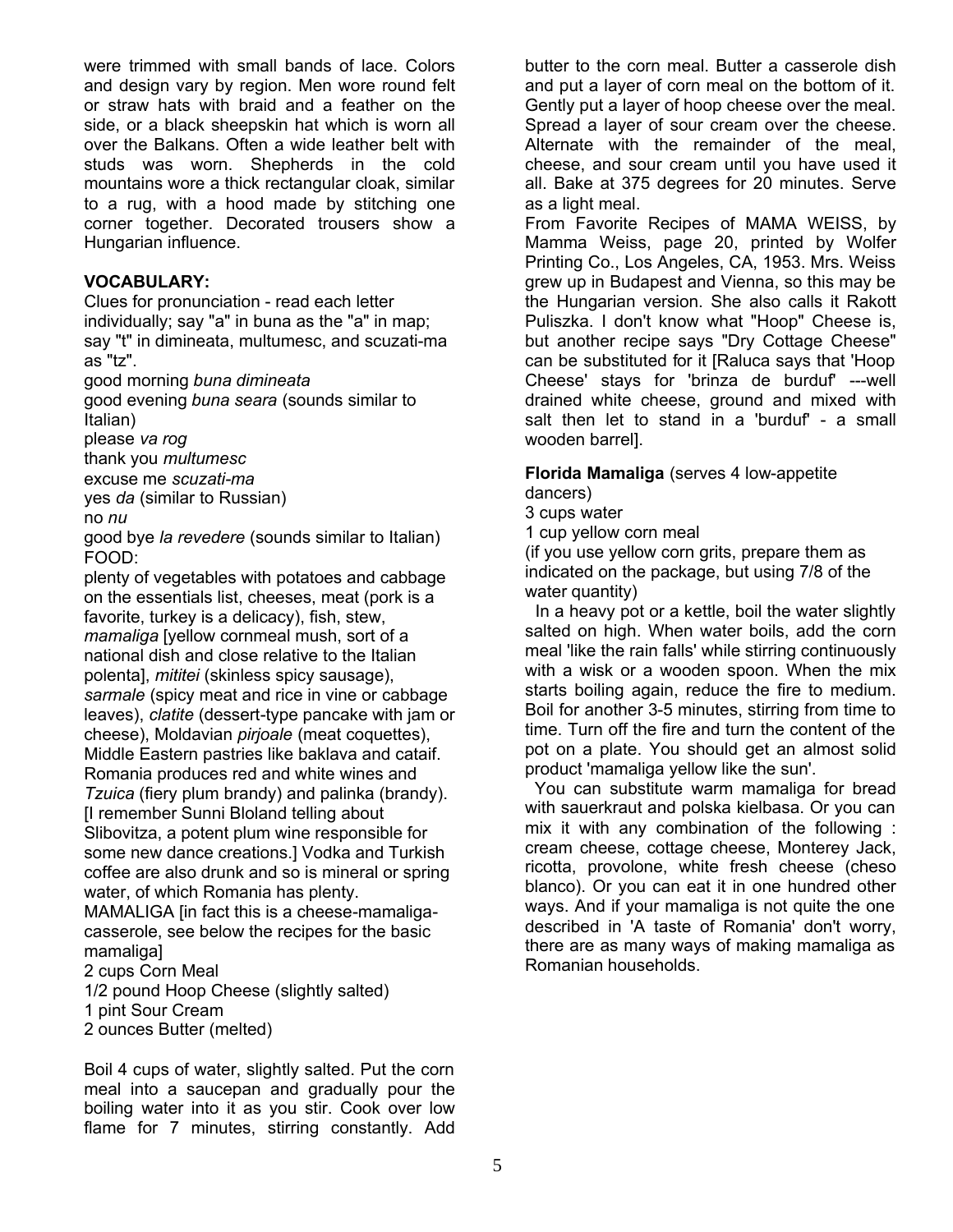Dancing cheek-to-cheek is really a form of floor play. (Sent by Terry A.)

MOTEL SON FOR COAMP

Area motels are listed below. This year Florida Camp is the weekend after President's Day again. Motels are less available and more expensive than on President's Day Weekend because it coincides with the races in Daytona. Also consider staying in the upgraded cabins which are available at the camp. However, if you still choose to stay in motels, here is the list:

Sun Plaza 352-236-2343

Days Inn 352-236-2891 EconoLodge 352-236-2383 Holiday Inn (Silver Springs) 352-236-2575 Howard Johnsons 352-236-2616 Cloister Court 352-236-1723 Knights Inn 352-236-2616 Spring Side Motel 352-236-2788 Stage Stop Resort 352-236-2501 Scottish Inns 352-236-2782 Villager Lodge 352-236-2501 Comfort Inn 352-629-8850 Holiday Inn (Ocala) 352-629-0381

CAMP STUFF

 From Pat Henderson Most of this information was culled from previous newsletter before camp. If you are coming to camp, please read the following information. **TEACHERS** 

 **Sandy Starkman** from Toronto teaching international dances.

 **Theodor and Lia Vasilescu** from Bucharest, Romania, teaching Romanian.

**SCHEDULE** 

 Camp check-in will open at 4:00 pm on Friday. Dinner will be at 6:00pm and dancing will start at 7:30 pm. The instructors are flying in earlier in the week so they will be ready to teach a couple of easy dances during the party. Breakfast will be at 8:00 am and lunch is at noon with all dinners at 6:00 pm. Each teacher has one morning and one afternoon session. The Romanian culture corner will be on Saturday afternoon and an international culture corner will be on Sunday afternoon. Sandy will surprise us. There is a review on Monday morning followed

by a boxed lunch which can be taken on the road or eaten at camp.

#### **WHAT TO BRING**

1. Bedding: pillows, sheets, blankets, or sleeping bag. It may be cold so do not forget blankets. (Cabins now have a new heater/AC with a thermostat.)

2. Towels, washcloth, bath mat, soap, Kleenex, toothbrush and other toiletries.

3. Flashlight, more than one pair of shoes, a costume or two for the parties (Romanian if you have one!), umbrella. Bring clothes for warm or cold weather--we have seen it change midstream!

4. Instruments--if you play one. Terry and John need company.

5. Bring the map to camp if you do not know how to get there. (Remember the Belleview turn onto Hwy 25 if you are coming from the south on Hwy. 441.)

6. Bring ethnic items or costumes for the Olga Princi silent auction.

7. Bring money: Opet Folk Clothing have been invited, Olga Princi auction, Terry's buttons, and other costumes individuals may be selling.

8. Bring a colorful bandanna or handkerchief – a request from Sandy Starkman.

#### OLGA PRINCI AUCTION SALE

 Each year, many interesting folk dance items, costume items and other ethnic collectibles are donated to add to the Olga Princi Fund. The account is rapidly building so that the interest will pay for camp scholarships. Private contributors also make donations. Bring your donated items to the lounge and get an auction ledger pinned or taped to your item(s). Items will be sold to the highest bidder at the end of lunch on Sunday. RUMMAGE SALE

 Bring items you wish to sell to the southwest corner of the dining hall. Please mark each item with size, price and your name. Those who wish to purchase items, please contact the seller. Please consider donating to the Olga Princi auction.

### **CAMP EMERGENCY PHONE NUMBER: 352-236-2302**

**CAMP ADDRESS**: Christian Conference Center. 6455 N.E. State Road 40, Silver Springs, FL.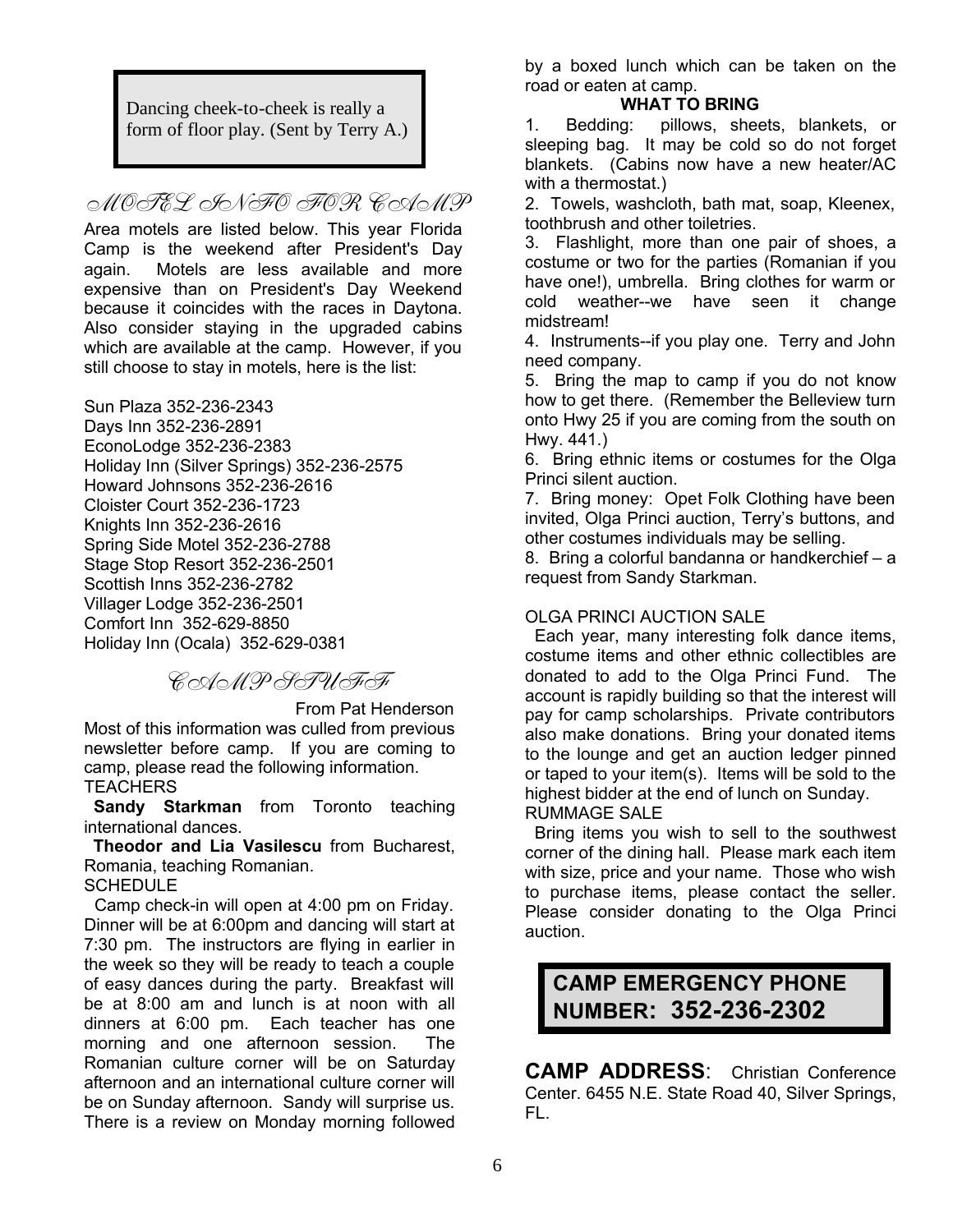### GREEK FESTIVAL

By Carol McGinn

 I recently saw the sign at the St. Katherine Greek Orthodox Church at 5965 North Wickham Road, Melbourne: they are having their annual Greek Festival March 1, 2, 3. It usually starts about 11 am and goes 'til after supper each day.

 The church office phone is 321-254-1045. I don't have more specific details but there is always food, music (taped and live), and dancing performances by the church youth. The area used is under a big tent, so weather is not a problem. The floor is concrete so wear comfortable shoes for dancing. The Orlando group usually brings a group so there are people you will know to dance with. Always a good time.

#### MOISEYEV PERFORMANCE

 By Arlene Kaufmann The Moiseyev Dance Company will perform Russian Folk Dances at the Phillips Center for the Performing Arts on the U.F. campus in Gainesville, on Wednesday, Feb. 20, 2002 at 8 P.M. (Discussion prior to performance at 7 P.M.) Cost: \$10, \$15 for tickets. Box Office: 1-800- 905-ARTS or 352-392-2787.

### From Myriam Lemay:

Greetings Contra Dancers!

 February is the beginning of Special Event Season in the Greater Daytona Beach area. Speed Week begins three short days after Valentine's Day. So.... come and help us begin the season by dancing to the incomparable sounds of WHAT ABOUT BOB??? Susie Rudder will be coming all the way from Gainesville to keep us on the contra track. We promise no caution flags in Cassadaga on February 9th from 8 to 11 PM! Look for your favorite co-pilot at this dance, we are in for a wild ride with WAB??? and Susie!

### PALM COAST

By Jan Lathi

 Anita Schmetterling, who dances with the Palm Coast International Dancers, together with Amar and Jan Lathi, will join Bobby and Pat from Orlando to "Dance on the Water" in July with the Mel Mann-sponsored Alaskan folk dance cruise out of Vancouver. We hope other Florida dancers will be able to join this cruise as well so we can have a Florida Contingency. See the calendar page for sources of more information or contact one of us who are going.

 Amar Lathi was recently awarded the "Top Ten" Status in the US for Masters Swimming for the year 2001 in the 65-69 year age group in 4 events: 100 and 200 meter Butterfly, and 50 and 200 meter Backstroke for 50 meter long course, Olympic sized pools. The "Top Ten" status is awarded to the fastest ten times officially swum by a US citizen anywhere in the world in individual events during that calendar year at an officially sanctioned swimming championship. This will be the  $26<sup>th</sup>$  year Amar has made the "Top Ten" since he started swimming in the Masters Program in 1972 in Syracuse, NY.

> Timing has an awful lot to do with the outcome of a rain dance. (Submitted by Kay Demos)

### Groundhog?

 Who needs a groundhog to tell you that winter is over? On January 23, five members of the Orlando International Folk Dance Club came to dance wearing shorts. We declared that winter was over as record highs were set for January! Pat

From Shirley Babiak:

 The big February News here is that Metro has decided to have both knees replaced on Feb 20!

 We have 18 dancers in costume going on stage for Sarasota Arts Day! Four grand children and one daughter. It will be a memorable event whatever happens.

DIRECTIONS TO CAMP:

 Here is the map site but it does not show the Hwy 25 cutoff at Belleview.

http://www.mapquest.com/maps/map.adp?

 For those coming to camp from the south on Hwy. 441, turn right at the light in Belleview onto Hwy. 25. Go a few blocks to the next light and turn left (North) onto Hwy. 35. When you get to Hwy. 40, turn right and the camp is about a half mile on your left.

 If you require further directions, contact Terry (813-234-1231; terry.amrahams@verizon.net) for a map which she has been including with registration confirmations.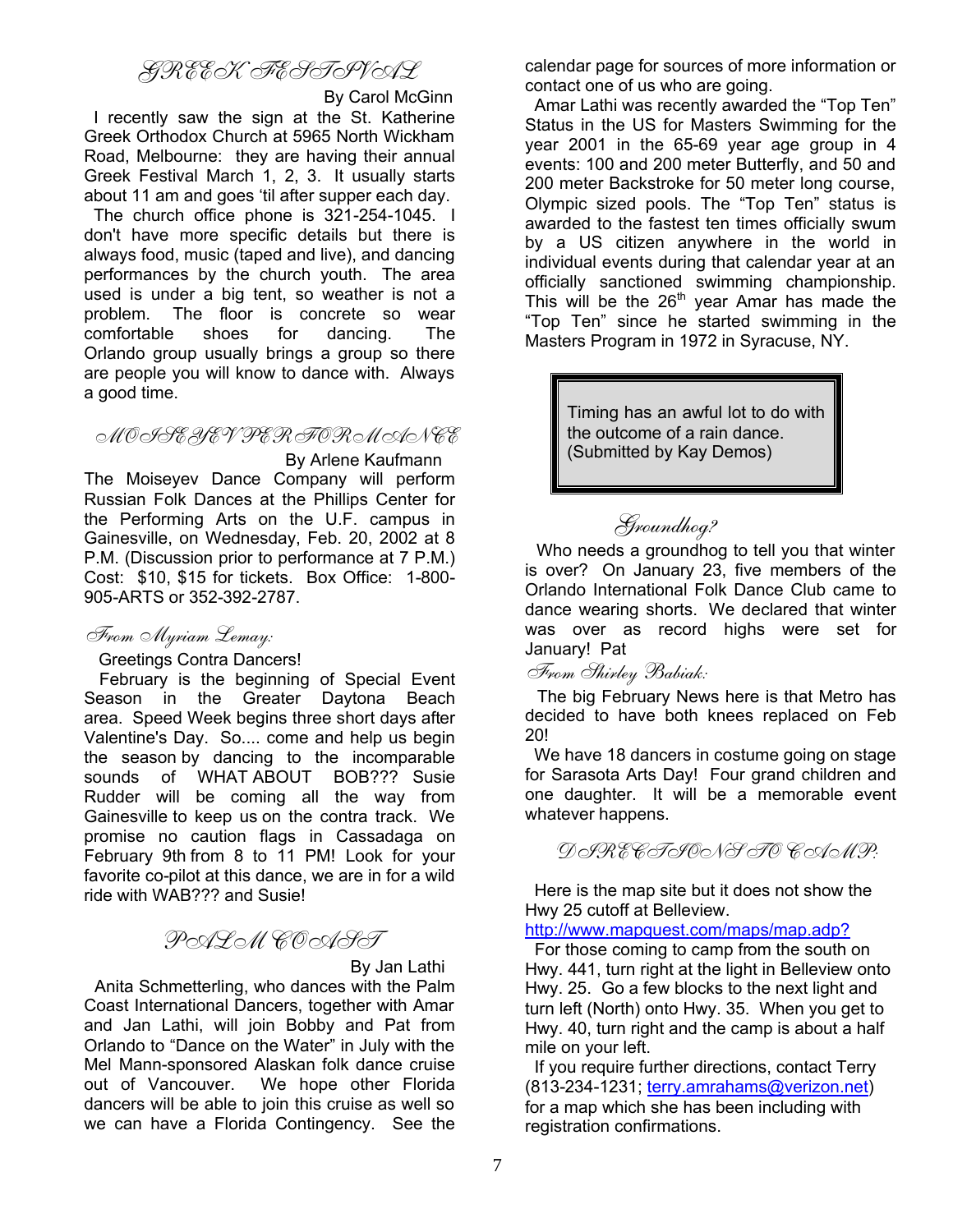### **Florida FolkDancer**

The Florida FolkDancer is a monthly publication of the Florida Folk Dance Council, Inc., a non-profit corporation whose purpose is to further knowledge, performance, and recreational enjoyment of International Folk Dance.

| President:                          | Pat Henderson           |
|-------------------------------------|-------------------------|
|                                     | 9859 Berry Dease Rd.    |
|                                     | Orlando, FL 32825       |
|                                     | 407-275-6247            |
|                                     | henderp@bellsouth.net   |
| Vice-President:                     | <b>Bobby Quibodeaux</b> |
| Treasurer/Secretary: Terry Abrahams |                         |

Please send all submissions to:

Newsletter Editor: Jan Lathi 38 St. Andrews Court. Palm Coast, FL 32137 amarjan@bestnetpc.com Deadline:  $15<sup>th</sup>$  of the month prior to publication

Articles in the Florida Folk Dancer are a copyright of the Florida Folk Dance Council, Inc., or of their individual authors.

Subscriptions are \$15 per year and include membership in the Florida Folk Dance Council. The membership year runs from one Annual Camp (usually February) to the next. Members can receive the newsletter electronically if desired.

Check the following website for further information on folk dancing in Florida: www.folkdance.org

> Send your items for ethnic and dance happenings by emailing or mailing to the editor by the  $15<sup>th</sup>$  of the month deadline for inclusion in the following month's newsletter.

### **Mark Your Calendar:**

**Moiseyev Dance Performance,** February 20, 2002. Gainesville U.F. campus – see article in this issue.

**FFDC Camp Weekend,** February 22-25, 2002. Silver Springs, FL. Save this date!

**Israeli Dance Weekend** with Don Schillinger**,** April 6th & 7th, 2002, Longwood Park, 6050 Longwood Run Blvd., Sarasota, FL. \$35.00 covers dance & food. Sponsored by the Sarasota Grapeviners. Send check to Nancy Wilusz at 3880 Poinier Ct, Sarasota, FL 34232. e-mail contact Thekla at warka@home.com

**15th Annual Israeli Dance Workshop,** sponsored by the JCC of Greater Orlando will be on April 27 and 28, 2002, WITH Ruth Goodman instructing. See page 1 for details.

**Dance on the Water, 18<sup>th</sup> annual folk dance cruises.** June 10-24, 2002 – Galapagos/Ecuador, July 23-Aug 6, 2002 – Alaska Inside Passage. Contact Mel Mann, 510-526-4033 or meldancing@aol.com or www.FolkDanceOnTheWater.org. (Several Florida folk dancers plan to go to the Alaska trip. The more, the merrier, so check this out and join us for fun, education, and dancing enjoyment!)

### BOOK DISCOVERY:

I just found an incredible book with a lot on Romania written in 1993 by a journalist who walked and hitchhiked through the Balkans: BALKAN GHOSTS, A JOURNEY THROUGH HISTORY, by Robert D. Kaplan, St. Martin's Press, NY, 1993. Part 1 is "Yugoslavia: Historical Overtures," Part 2 "Romania: Latin Passion Play," Part 3 "Bulgaria: Tales from Communist Byzantium, and part 4 "Greece: Western Mistress, Eastern Bride." The section on Romania is the largest section. Well written, excellent historical background, vast bibliography, and conversations with locals. Anyone interested in Balkan dance should know more about Balkan history-past and present. The book was in one of the county libraries. From Carol McGinn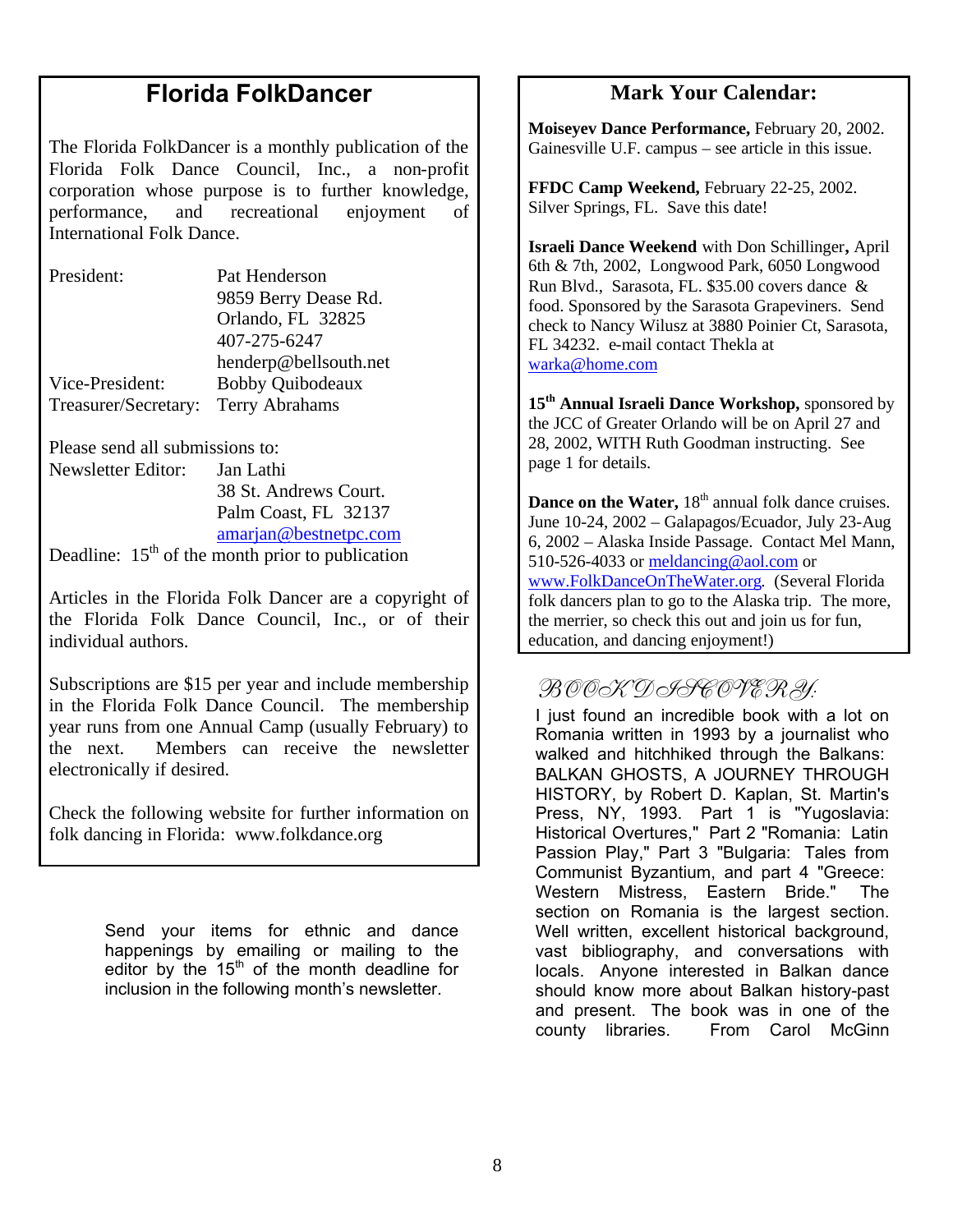Florida Folk Dance Council c/o Lathi 38 St. Andrews Court Palm Coast, FL 32137

# ♥ Happy Heart Day!

**First Class**

Camp registration must be postmarked by Feb. 8, 2002!